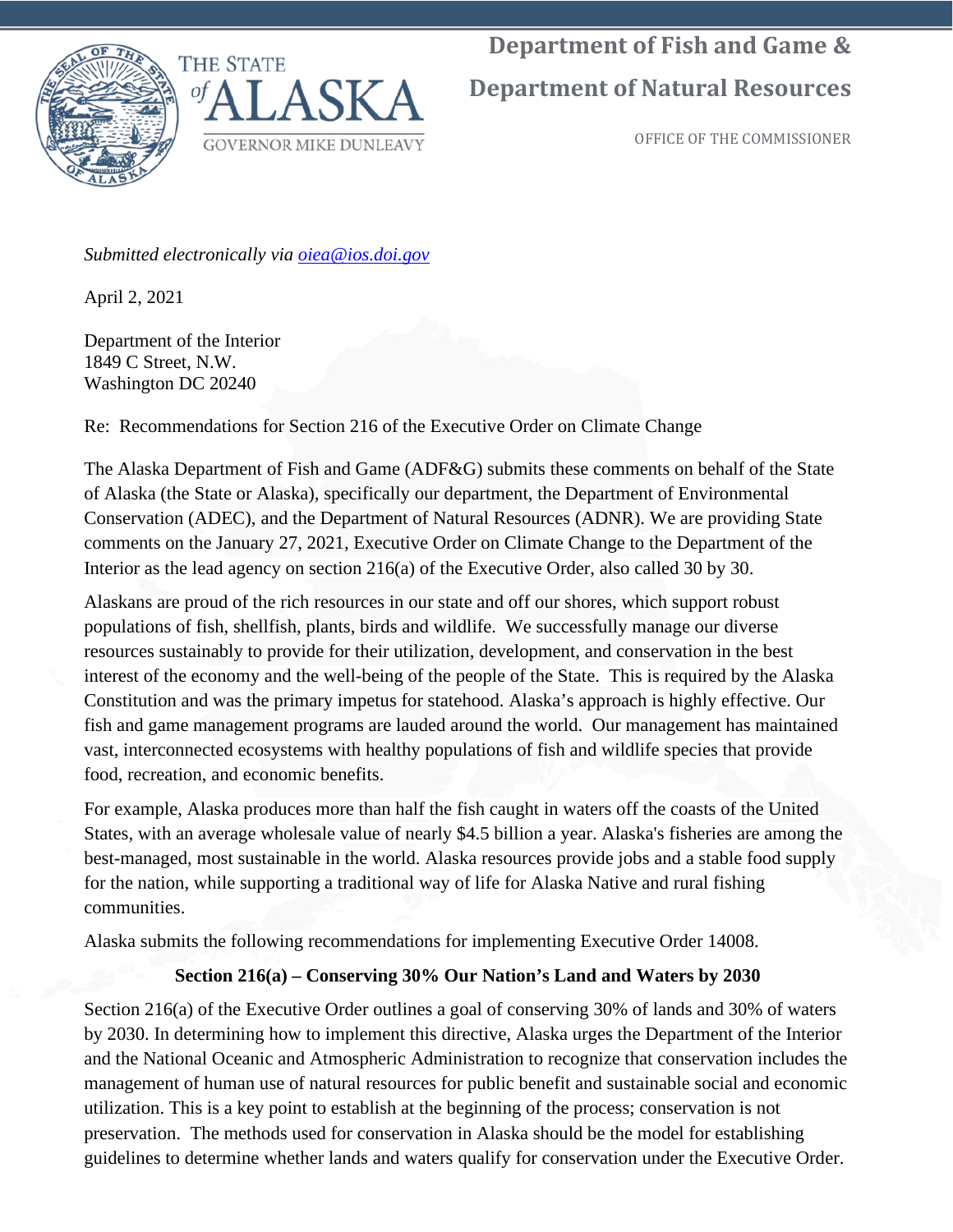#### State of Alaska Comments 2 April 2, 2021 Recommendations for Climate Change Executive Order

National parks, preserves, forests, monuments, and wildlife refuges currently cover nearly 40% of Alaska land and much of the remaining area outside of these is well conserved already. We do not need more land set aside in Alaska. We have exceeded the goals.

One need only look to the various provisions that Congress included in the Alaska National Interest Lands Conservation Act (ANILCA) over 40 years ago to see that it not only addressed conservation designations for our great state but also amended the Alaska Native Claims Settlement Act and the Statehood Act. Congress wanted to ensure the conservation designations would not interfere with the fulfillment of State and Native Corporation's land entitlement or the ability to have access to and use of lands and waters for a variety of purposes, such as rural community access and infrastructure needs and opportunities for responsible resource development.

ANILCA Section 101(d) is clear on Congressional intent that no further legislation or regulation designating new conservation system units, national recreation areas, or national conservation areas are warranted because ANILCA struck a proper balance between protection of the national interest in the public lands in Alaska and the future economic and social needs of the State of Alaska and its citizens.

ANILCA Section 101(d) states the "…Act provides sufficient protection for the national interest in the scenic, natural, cultural and environmental values on the public lands in Alaska, and at the same time provides adequate opportunity for satisfaction of the economic and social needs of the State of Alaska and its people; accordingly, the designation and disposition of the public lands in Alaska pursuant to this Act are found to represent a proper balance between the reservation of national conservation system units and those public lands necessary and appropriate for more intensive use and disposition, and thus Congress believes that the need for future legislation designating new conservation system units, new national conservation areas, or new national recreation areas, has been obviated thereby."

Congress confirmed its intent by taking additional steps in ANILCA Section 1326 to limit the power of the Executive Branch to use its authority to upset that "proper" balance. Section 1326 provides clear and unambiguous restrictions on future executive branch actions with respect to future withdrawals and further studies or reviews without Congressional approval. Inclusion of this language was not unintentional, nor was it done without considerable effort. These "no more clauses" in ANILCA were critical to striking the necessary balance for ANILCA's successful passage.

The wilderness reviews and the wild and scenic river studies mandated in ANILCA were completed more than 35 years ago and ANILCA designated more than 106 million acres of new conservation system unit lands and 26 wild and scenic rivers in Alaska.

With the passage of ANILCA, Alaska not only met, but exceeded, the intent of the 30 by 30 goal in the Executive Order over 40 years ago. Currently, 145 million acres or nearly 40% of Alaska is already designated for conservation purposes. ANILCA was, and remains to date, the single largest expansion of protected lands in U.S. history and more than doubled the size of the National Park System. Yet, despite the 'no more' clause of ANILCA, the federal government continues to create new, uncodified terms of art such as Wilderness Study Areas, Areas of Critical Environmental Concern or Aquatic Resources of National Importance that further the effect of diminishing access to cherished State resources by Alaska's citizens.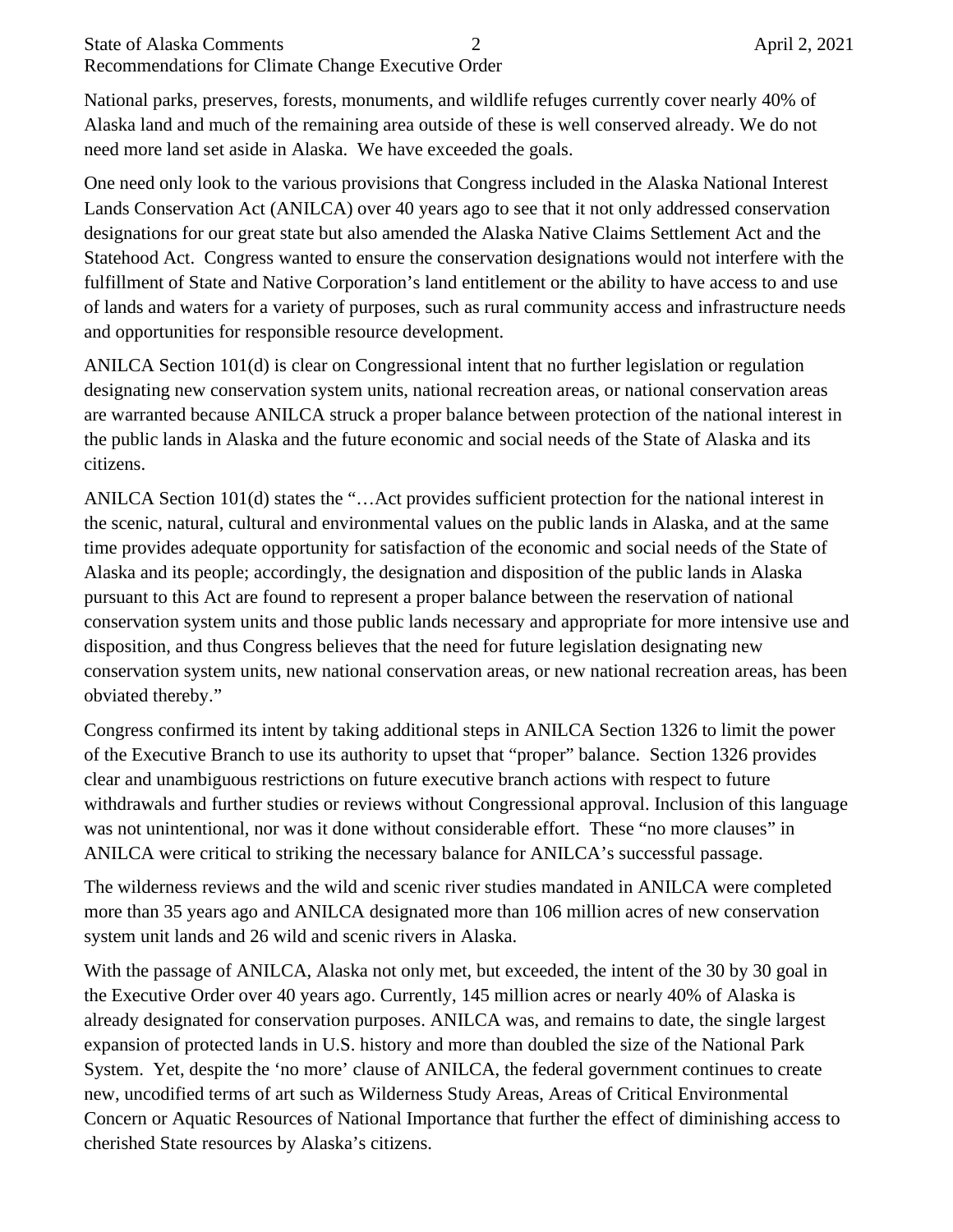#### State of Alaska Comments 3 April 2, 2021 Recommendations for Climate Change Executive Order

As with land, we do not need more water set aside in Alaska. Over 65% of Alaska's Exclusive Economic Zone is closed to some or all fisheries to conserve habitat, sustain fisheries and coastal communities, and protect marine mammals. Over a million square miles of Alaska's coast has been selected as proposed and designated critical habitat for a variety of species listed under the Endangered Species Act. The proposed and designated critical habitat off Alaska is the size of the seven largest lower-48 states combined. This compares to less than a half million miles of proposed and designated critical habitat off the entire lower 48 states.

Management programs for Alaska lands and waters are developed through well-established processes that provide for healthy and intact ecosystems and ensure that nature is conserved. Setting aside additional land and waters in Alaska solely to achieve a numeric goal, not a biologic goal, would be a disservice to other parts of the country where restoration and conservation is sorely needed. Not conserving those areas would set up the 30 by 30 approach as a failure for conserving nature.

In sum, we do not need to conserve more of Alaska, we need the rest of the nation to look more like Alaska. And we need more of the world to look like Alaska. The Biden Administration should look beyond the United States and encourage, through all available mechanisms, the set aside of lands and waters in other countries that have poorer environmental regulation of their lands and waters compared to Alaska and the United States.

### **Section 216(c) of the Executive Order – Recommendations for Fisheries and Protected Resources**

Section 216(c) of the Executive Order directs NOAA to gather input on ways to make management of fish and wildlife and their habitats more resilient to climate change. Our changing climate is certainly one of the largest and headline grabbing challenges facing our fish and wildlife management systems. However, it cannot and should not become the single driving force in our management. Other biological, social, and economic factors that directly impact fish and wildlife and their habitats may be more immediate than climate change impacts and should be addressed by resource managers as needed.

Simply put, we cannot become myopic in our focus on climate change. A focus on climate change should not blind us to other issues, especially when other issues may be more pressing. For example, climate change driven Endangered Species Act listings in Alaska for species like ringed seals and bearded seals, which number in the hundreds of thousands to millions, is prioritizing resources away from species with higher conservation needs, such as the North Pacific right whale with a population size of around 30.

Based on experience in Alaska, existing management processes are best suited to ensure that fish and wildlife resources are resilient to changes in climate and other environmental factors. Through the Alaska Boards of Fisheries and Game, the North Pacific Fishery Management Council, and other bodies, Alaska's fish and wildlife management programs use a variety of conservation tools to adapt to environmental, social, and economic changes, including climate-related variables.

For example, the North Pacific Fishery Management Council has already begun evaluating how to make fisheries more resilient to climate change, through initiation of an action module for climate change within the Bering Sea Fishery Ecosystem Plan. This is an example of well-established management processes in Alaska that are science-based, flexible, and stakeholder driven, and they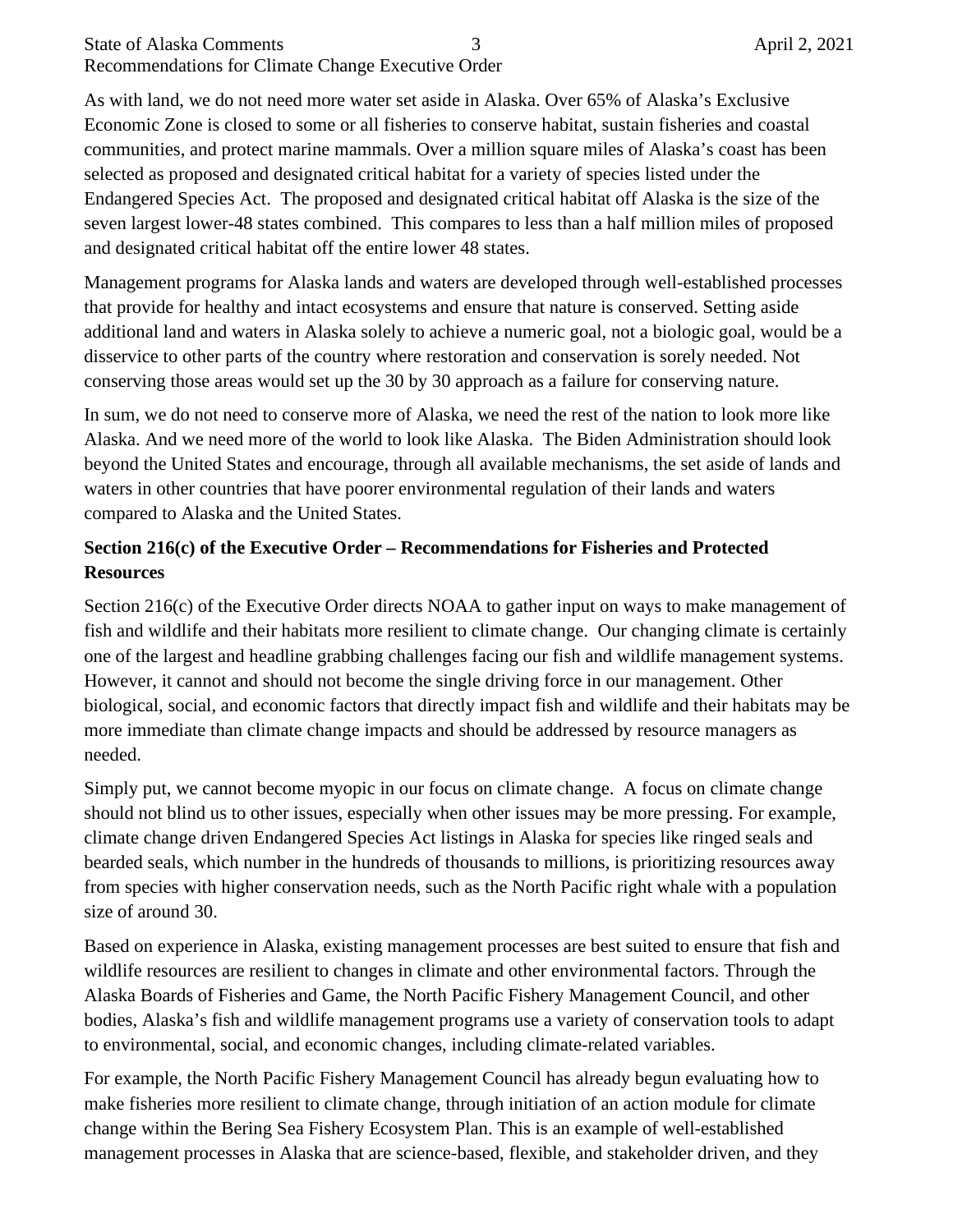provide a successful model to address climate change impacts on marine ecosystems that support fisheries.

A critical aspect of resilience of protected resources to climate change is ensuring connectivity and low levels of other stressors. When an area is closed off, effort intensifies elsewhere. What is less certain is what happens to fish and wildlife stocks outside of protected areas. Unlike other states, the unparalleled terrestrial and aquatic wildlife connectivity in Alaska from having 40% of land and 65% of federal waters set aside provides considerable resilience to climate change impacts.

The Alaska system of fish and wildlife management results in meaningful conservation of waters and land. When considering actions to implement the Executive Order, NOAA should recognize the success of these conservation and management processes and ensure additional conservation efforts are not simply additional regulatory and administrative hurdles and burdens that do little to nothing to make fisheries and protected resources more resilient to climate change.

Ongoing science and monitoring are critical to Alaska's conservation and management programs. NOAA should continue to support fisheries and ecosystem surveys to provide best available information to assess and manage fisheries and protected species. I cannot overstate the importance of maintaining baseline data collections in the face of changing environmental conditions. Although science and research needs evolve over time, it is crucial to maintain support for existing surveys and monitoring programs rather than shift substantial resources to new climate science efforts.

NOAA can promote climate resiliency by ensuring that States have access to robust grant opportunities to address federal initiatives that affect their ability to prosecute fisheries and permit activities. Adequate funding for states to improve science, monitoring, and research on climate change impacts to fisheries and marine mammals is critical for robust management of these shared resources. Too often federal agencies decrease external funding opportunities as an easy way to pay for new federal initiatives. In such cases, the new initiatives tend to fail because states are not viewed as true partners.

In summary, Alaska strongly recommends that any 30 by 30 effort is focused on conservation, not preservation. Any such effort should recognize that unlike other states and nations, vast amounts of lands and waters are already in some type of conservation status in Alaska, far more than to 30% specified in this initiative. Simply put, we do not need additional set asides in Alaska. Efforts should be focused elsewhere.

Regarding climate change, any effort needs to recognize that while climate is an important driver, it should not become the most important management consideration as other factors that can affect fish and wildlife and the habitats they occupy may be spatially and/or temporally more important. Biological systems are indefinity complex and we simply cannot become myopic in our quest to address climate impacts.